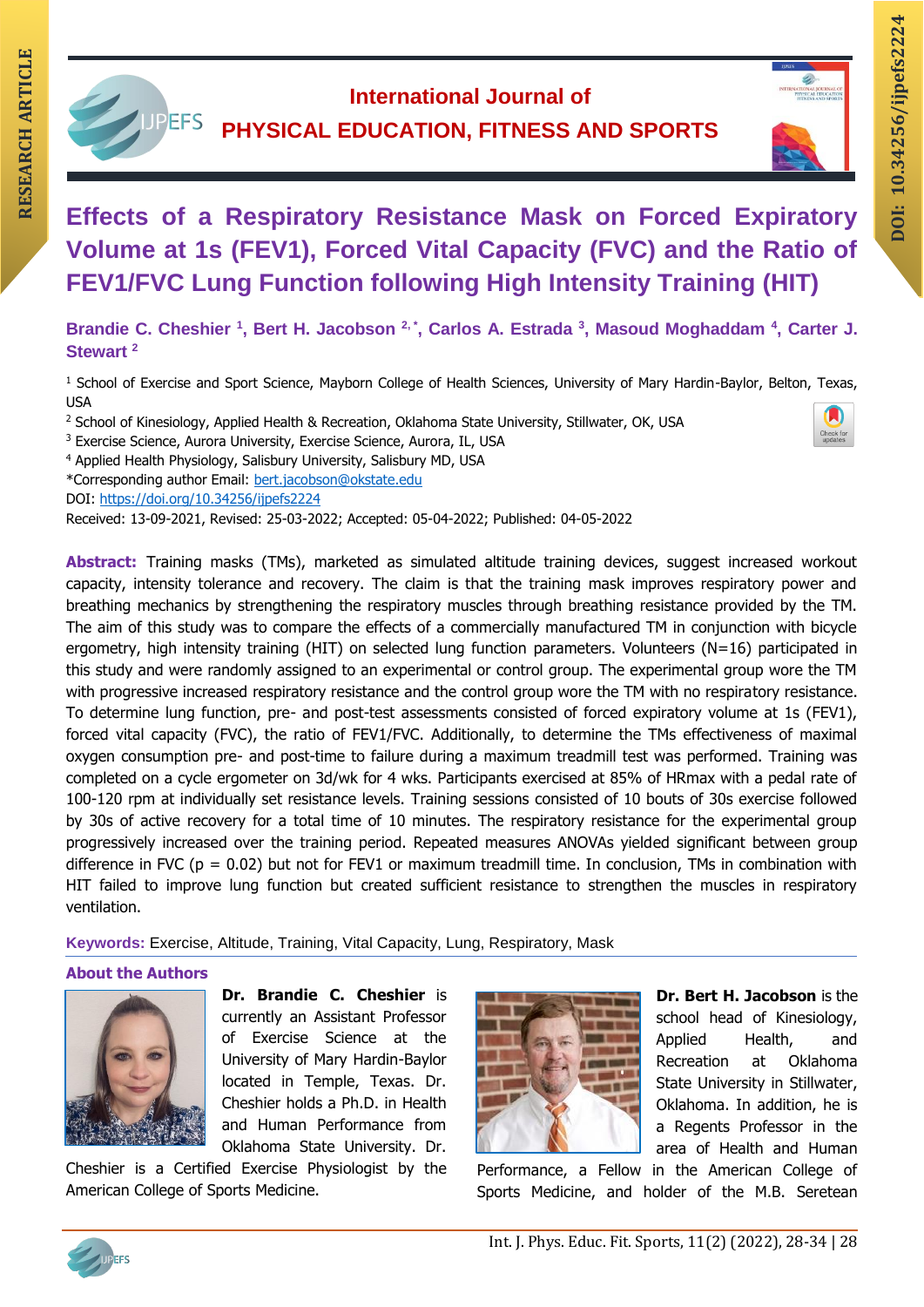Endowed Professorship in the area of Health and Human Performance.



**Dr. Carlos A. Estrada** is currently an Assistant Professor of Exercise Science as well as the Chair of the Exercise Science Department within the School of Health Science at Aurora University located in Aurora, IL. Dr. Estrada holds a Ph.D. in

Health and Human Performance from Oklahoma State University where his primary research consisted of investigating neuromuscular adaptations to anaerobic training.



**Dr. Masoud Moghaddam** is an assistant professor of Health and Human Performance at Salisbury University. His research is centered on developing scientific methods for investigating the effects of training interventions on body composition and

neuromuscular/cardiorespiratory adaptations. Dr. Moghaddam is a Certified Exercise Physiologist by the American College of Sports Medicine and a Certified Strength and Conditioning Specialist by the National Strength and Conditioning Association.



**Dr. Carter J. Stewart**  received his Bachelor of Science in nutrition from Oklahoma State University in Stillwater Oklahoma, Carter was then accepted into the Oklahoma State College of Osteopathic Medicine. As a

Doctor of Osteopathic Medicine, his passion is to bring quality care to the underserved areas of Oklahoma.

# **1. Introduction**

Maximal oxygen uptake (VO<sub>2max</sub>) is, in part limited by the ability of the cardiorespiratory system to deliver oxygen to the active muscles [1]. Additionally, the balance between energy supply and demand is also governed by diaphragmatic endurance [2] and diaphragm fatigue negatively impairs exercise tolerance [3,4]. In healthy individuals, diaphragm fatigue generally occurs at around 85%VO2max which limits how long an individual tolerates exercise at high intensity [5,6]. In contrast to passive respiration which

solely relies on diaphragm contraction and relaxation, high intensity activity demands greater oxygen delivery involving accessory respiratory skeletal muscles all of which may eventually leads to respiratory fatique [7]. Respiratory muscles (i.e., diaphragm, sternocleidomastoid, scaleni, pectoralis major, serratus anterior, and intercostals) respond to applied or progressive resistance similarly in how all skeletal muscles respond in that the muscles increase in strength and endurance  $[6,8]$ . Therefore, finding new ways to increase cardiorespiratory fitness has been a focus of research for many years. Once such proposed method is to improve cardiorespiratory function by the use of respiratory training masks (TMs) during exercise.

Respiratory training masks, also marketed as elevation training masks are commercially available respiratory resistance training masks with claims of increasing workout capacity, intensity tolerance and recovery. The rationale' behind the claims is that the training mask provides inspiratory resistance, which increases respiratory power and breathing mechanics thereby increasing strength and endurance of the respiratory muscles [9]. The TM covers the mouth and nose and has openings to fit altered sized resistance valves. Selected valves offer greater or lesser degrees of respiratory resistance and according to the manufacturer are adjustable and said to simulate altitudes from 914.4 m. - 5,486.4 m. (3,000 ft. -18,000 ft.) "altitude resistance" by increasing the resistance to inspiratory pulmonary function. However, the claim of simulating altitude is invalid since the partial pressure of oxygen remains the same. As of date, few studies have been conducted with this particular equipment in an attempt to verify these claims and the results have been inconsistent. For example, two studies [10,11] found no significant difference in lung function after training with the original training mask and while Biggs et al [12] did not find significant between group differences in lung function, they did find a significant ( $p$ <0.05) difference in force vital capacity (FVC) within subjects after training with the mask.

Because previous studies have resulted in conflicting conclusions regarding the efficiency of the TM, the aim of this study was to compare the effects of a commercially manufactured TM in conjunction with bicycle ergometry, high intensity training (HIT) on selected lung function parameters.

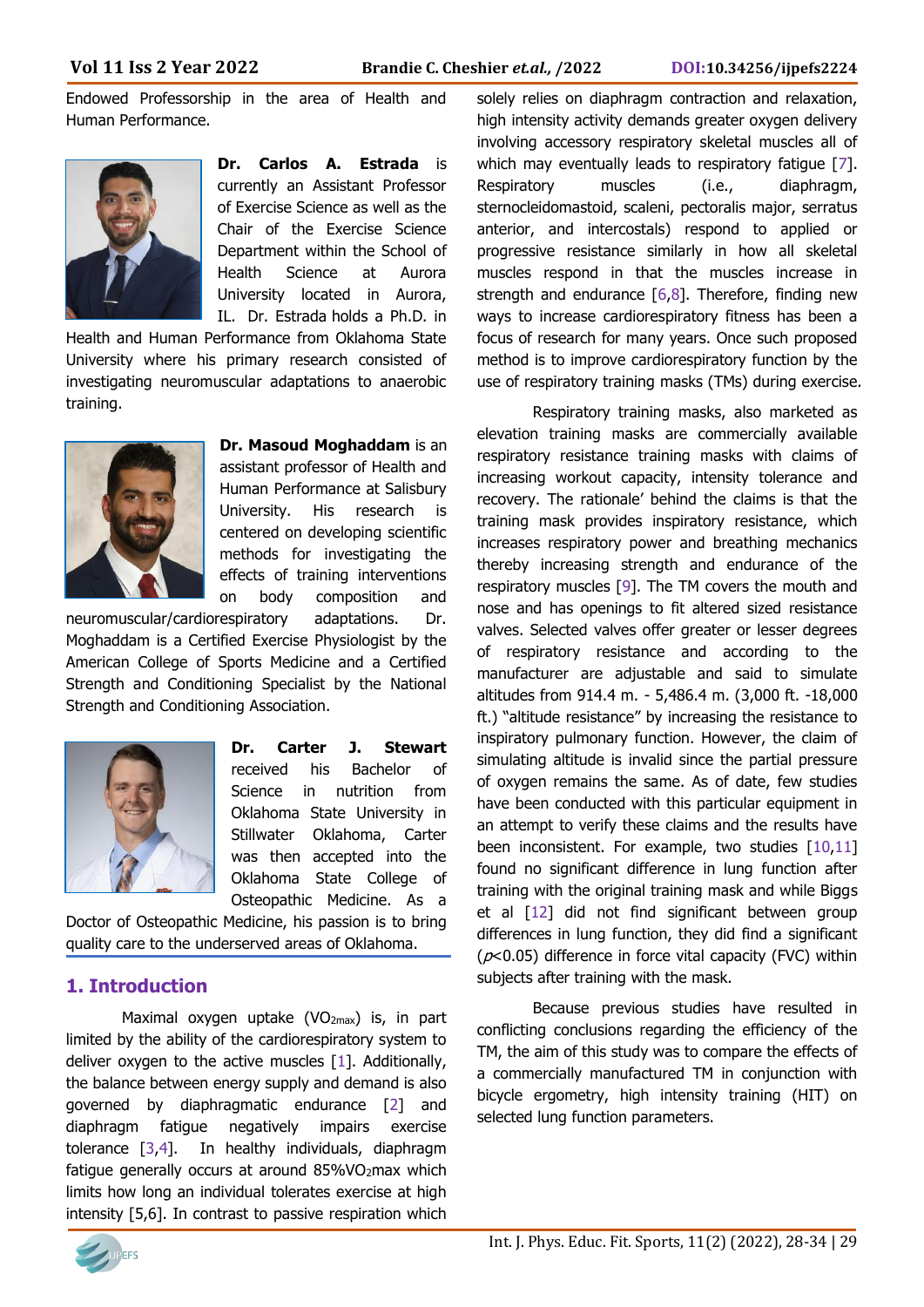| <b>Table 1.</b> Characteristics of the experimental and control group (mean $\pm$ SD) |  |  |  |
|---------------------------------------------------------------------------------------|--|--|--|
|---------------------------------------------------------------------------------------|--|--|--|

|                          | Control ( $n = 8$ ) | Experimental ( $n = 8$ ) |
|--------------------------|---------------------|--------------------------|
| Age (years)              | $21.25 \pm 4.89$    | $20.63 \pm 0.74$         |
| Weight (kg)              | $72.06 \pm 23.23$   | $68.62 \pm 12.73$        |
| BMI (kg/m <sup>2</sup> ) | $24.00 \pm 2.81$    | $23.08 \pm 3.68$         |

## **2. Methods**

#### **2.1 Participants**

Sixteen participants ( $n=8$  females,  $n=8$  males) from a Midwestern University volunteered to take part in the study (Table I). All participants were collegeage individuals and met ACSM guidelines for being moderately active. Participants were free from heart and pulmonary disease, asthma, and were not taking blood pressure medication and were informed of the risks of the study before reading and signing a University IRB approved consent form. To determine the safety of participating in a HIT program, the participants completed a PAR-Q, Health and Exercise Status Questionnaire, and a Health Risk Appraisal. Subsequently, participants were randomly assigned into either a control group  $(n=8)$  or experimental group  $(n=8)$ . The control group wore the TM 2.0 (Cadillac, MI, USA) with no resistance (resistance valves removed), and the experimental group wore the TM with respiratory resistance progressively increasing over the duration of the study.

### **2.2 Lung Function Assessment**

Prior to pre and post-testing, all participates were asked to refrain from caffeine consumption 8 hours prior to testing and were asked to refrain from exercise for 24 hours leading up to exercise testing. Weight, height, and body mass index (BMI) were measured. Following the aforementioned measurements, lung function was assessed using the NDD Easy One Plus Diagnostic Spirometer 2000-1(Ndd Medical Technologies, Andover, MA). Forced expiratory volume at 1s (FEV<sub>1</sub>), forced vital capacity (FVC) and the ratio of FEV1/FVC were measured. All participants completed three trials and the best trial was recorded for all three variables.

### **2.3 Oxygen Consumption Assessment**

In order to evaluate the effect of TMs on oxygen consumption, participants completed a baseline Bruce maximal exercise test treadmill test (TMX, 43C,



Newton, KS USA) to exhaustion. This assessment was repeated subsequent to the completion of training as a means of comparison of the TM training effectiveness on lung function. Heart rate (HR) was continuously measured using a Polar Heart Monitor (Polar USA,

Bethpage, NY USA) and the Borg Rating of Perceived Exertion (RPE) 1-20 was used to subjectively assess the participant's perceived exertion at the last minute of each stage.

#### **2.4 Training Protocol**

Participants in both groups completed HIT training 3/wk on nonconsecutive days for 4 weeks. Training was conducted on a Matrix upright stationary bicycle (Matrix, U1X, Cotton Grove, WI USA). For the first training session the participants were introduced to fitting and wearing the TM and breathed with the mask for 10 minutes at rest followed by self-pace bike pedaling for 10 minutes. Training sessions 2 through 12 consisted of identical HIT training for both groups. On the first training session of each week, the respiratory resistance was increased by 914.4m (3,000ft) for the experimental group (week 1: 914.4m; week 2: 1,828.4; week 3 and 4: 2,743.2m). The control group continued to wear the mask with no resistance throughout all training sessions. During the HIT protocol, participants pedaled for 30 seconds at 75%-85% of their age predicted HRmax with a pedal rate of 100-120 rpm followed by 30 seconds of active recovery. During the active recovery, the participants pedaled at a slow comfortable rate. Subsequently, training included 10 sets of HIT and rest for a total session time of 10 minutes, excluding the 5-minute warm-up and cool-down. At the end of each training session, participants rated perceived exertion using the RPE scale. Bike resistance level was adjusted at the beginning of each week as determined by the previous week's RPE ratings (two ratings of  $\leq 12$ ) and/or what was needed to maintain a HR within the range of 75%- 85% age predicted HRmax during exercise.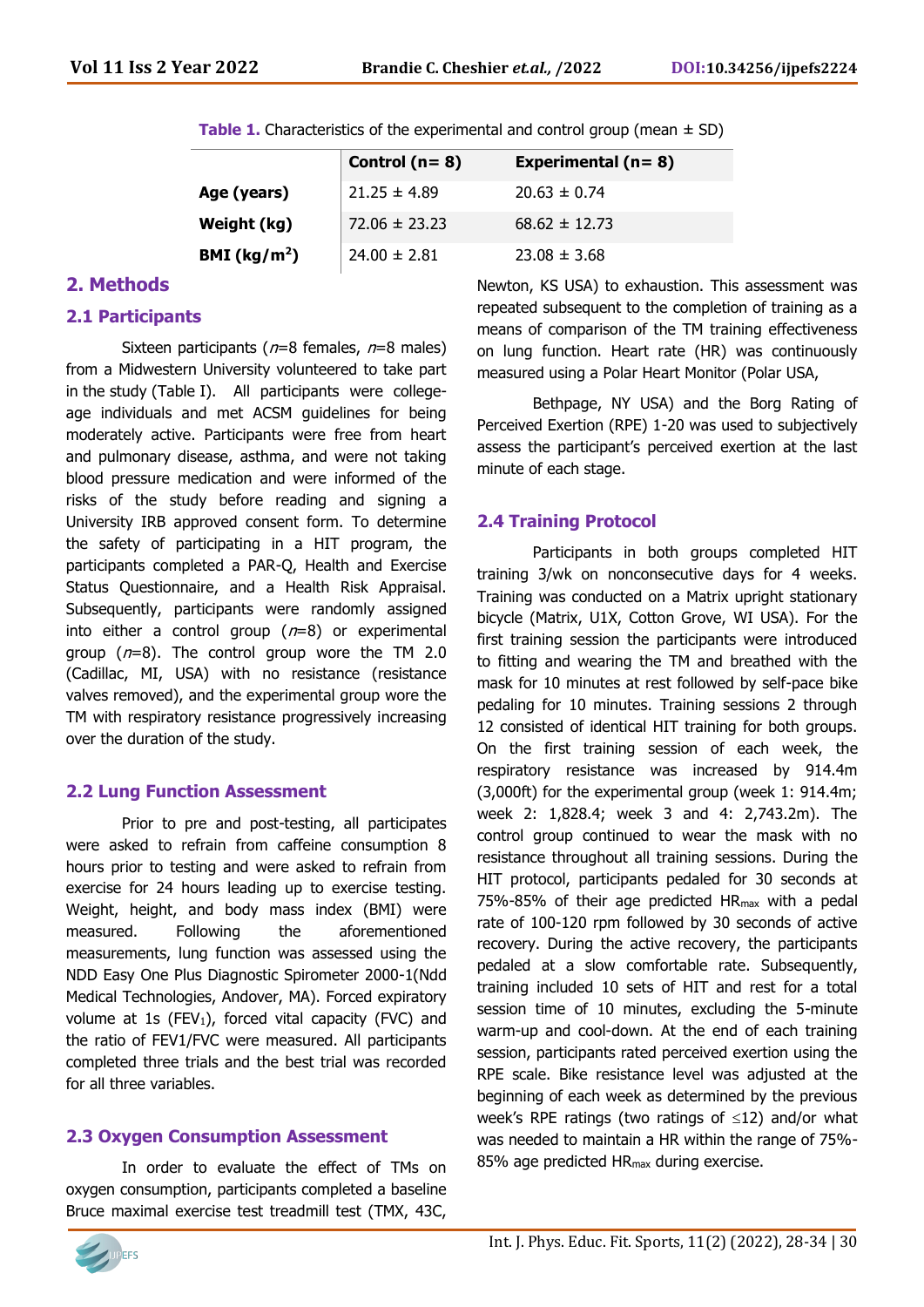# **3. Statistical Analysis**

Statistical analyses were performed using SPSS 21.0 for Windows (SPSS Inc., Chicago, IL, USA). Repeated measures ANOVAs were employed to determine within- and between group differences in FEV<sub>1</sub>, FVC, FEV<sub>1</sub>/FVD, and VO<sub>2max.</sub>

# **4. Results**

Pre-test analysis yielded no significant group difference ( $p > 0.05$ ) in FEV<sub>1</sub>, FVC, or time to failure during the maximal exercise test between the experimental and control group. Results from the twoway repeated ANOVA yielded no significant difference  $(p > 0.05)$  between the experimental and control group in BMI ( $p=$ .543), FEV<sub>1</sub> ( $p=$  .722), and time to failure ( $p=756$ ) after four weeks of training. However, it should be noted that after training the experimental group experienced a slight, but greater increase in  $FEV<sub>1</sub>$  compared to the control group (Figure 1). For instance, in the experimental group,  $FEV_1$  increased by 4.13%, a change from 3.63L to 3.78L. In comparison, the control increased 2.41% in FEV<sub>1</sub>, a change from 3.74L to 3.83L After 4 weeks of HIT training, both groups saw a similar increase in time to failure training.



**Figure 1.** Difference in FEV<sub>1</sub> between the experimental and control group before and after 4 weeks of HIIT. Data is expressed in means and standard deviation.



**Figure 2**. Difference in FVC between the experimental and control group before and after 4 weeks of HIIT. Data is expressed in mean and standard deviation. \* Denotes a significant difference between the experimental and control group after training at the 0.05 level.

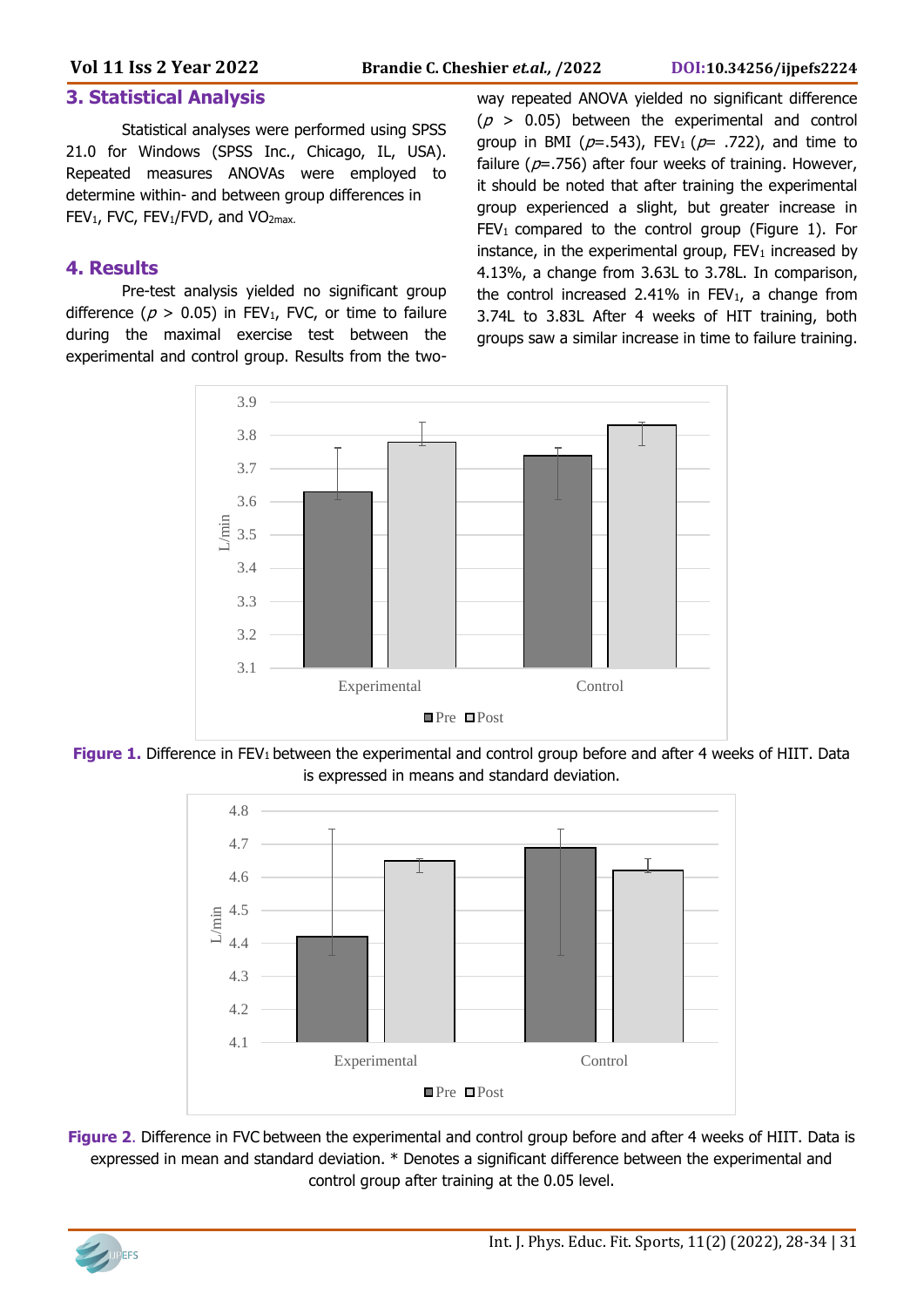The experimental group increased their time to failure on the Bruce Test by 33 seconds (pre: 10:56; post 11:30) while the control group increased their time to failure 23 seconds (pre: 12:00; post 12:23).

After training, FVC was significantly higher in the experimental group compared to the control group (F  $(1, 4)$  =7.484, p=0.016); the experimental group FVC increased 4.97% from 4.42L to 4.65L while the control group saw a 1.49% decrease in FVC after training from 4.69L to 4.62 (Figure 2).

# **5. Discussion**

The aim of this study was to compare the effects of a commercially manufactured TM in conjunction with bicycle ergometry, high intensity training (HIT) on selected lung function parameters. Following 4 weeks of HIT both the control and experimental group exhibited an increased FEV<sub>1</sub>and time to failure following a maximum treadmill test; however, while not statistically significant, the experimental group had greater increases in both FEV<sub>1</sub> and total exercise time. Wearing the TM in combination with HIT significantly increased FVC compared to HIT alone. Presumably, FVC significantly increased in the experimental group because the TM provided sufficient resistance to force both accessory inspiration and expiration muscles to adapt to the resistance.

The experimental group had a greater after training increase in  $FEV<sub>1</sub>$  and a significantly greater increase in FVC compared to the control group. Similarly, Biggs, England, Turcotte, Cooke, and Williams [9] evaluated the effect of the TM on cardiorespiratory fitness and lung function during a 6 week running high intensity interval protocol. After the 6-week protocol, they reported that the TM group had a greater (non-significant) increase in FVC and forced inspiratory vital capacity (FIVC) compared to the control group. In comparison, Kido et al $8$  carried out combined training with breathing resistance and sustained physical exertion to evaluate its physiological effects. After 6 weeks of training on a cycle ergometer, they discovered no significant difference in FVC and force expiratory volume in 1sec (FEV<sub>1</sub>) between and within groups. However, they reported that the respiratory resistance group had a significant greater maximal voluntary ventilation (MVV) after exercise training. They believed exercise training with a device that provides respiratory resistance may be beneficial for increasing respiratory muscle function. In addition,

Porcari et al  $[10]$  evaluated the effects of the TM on aerobic capacity and lung function. After 6 weeks of high intensity interval training on a cycle ergometer, there was no significant difference in pulmonary function between groups.

To our knowledge this is the first study to date to find that the TM, in combination with HIT, significantly increases FVC, but not  $FEV_1$  compared to HIT alone. FVC measures the contractility of the expiratory muscles [13] The resistance provided by the TM may have strengthened the expiratory muscles resulting in an improved FVC. The significant increase in FVC by the experimental group should be regarded with caution because a decrease in FVC was observed in the control group after training. It was expected that after exercise training, FVC would increase as lung function improves. The decrease in FVC is contrary to other studies that have shown training to increases FVC [5,14]. However, in a study examining the effects of moderate-intensity exercise on lung function, researchers also found a decrease in FVC after training [15]. The fall in FVC observed in this current study may be explained by the variability of the measurements obtained by the spirometer because the results are reliant on the participant's effort when performing the maneuvers [16]. Time to failure during the maximal exercise test between the control and the TM group was not significantly different. The nature of the HIT protocol alone can explain the increase in exercise time in both groups. HIT has been shown to increase inspiratory muscle strength more than traditional endurance exercise [16]. An increase in inspiratory muscle strength can lead to a decrease in respiratory muscle fatigue, which in turn increases exercise capacity.

Since altitude presents a lower ambient atmospheric pressure rather than a lack of oxygen, the term Elevation Training Mask may be misleading unless the reference is solely the increase in active respiration muscles. Hence, it has been suggested that the TM is more of a respiratory training device than an actual altitude simulator device [7]. Taking part in exercise such as HIT leads to forced ventilation thereby stimulating gains in respiratory muscle strength and endurance. Such gains lead to improvements in respiratory parameters such as  $FEV_1$  and  $FVC$  [10,17]. As such, the benefits of stronger muscles responsible for respiratory ventilation lends itself to greater ventilator efficiency and improved tissue oxygenation which further leads to potential benefits in

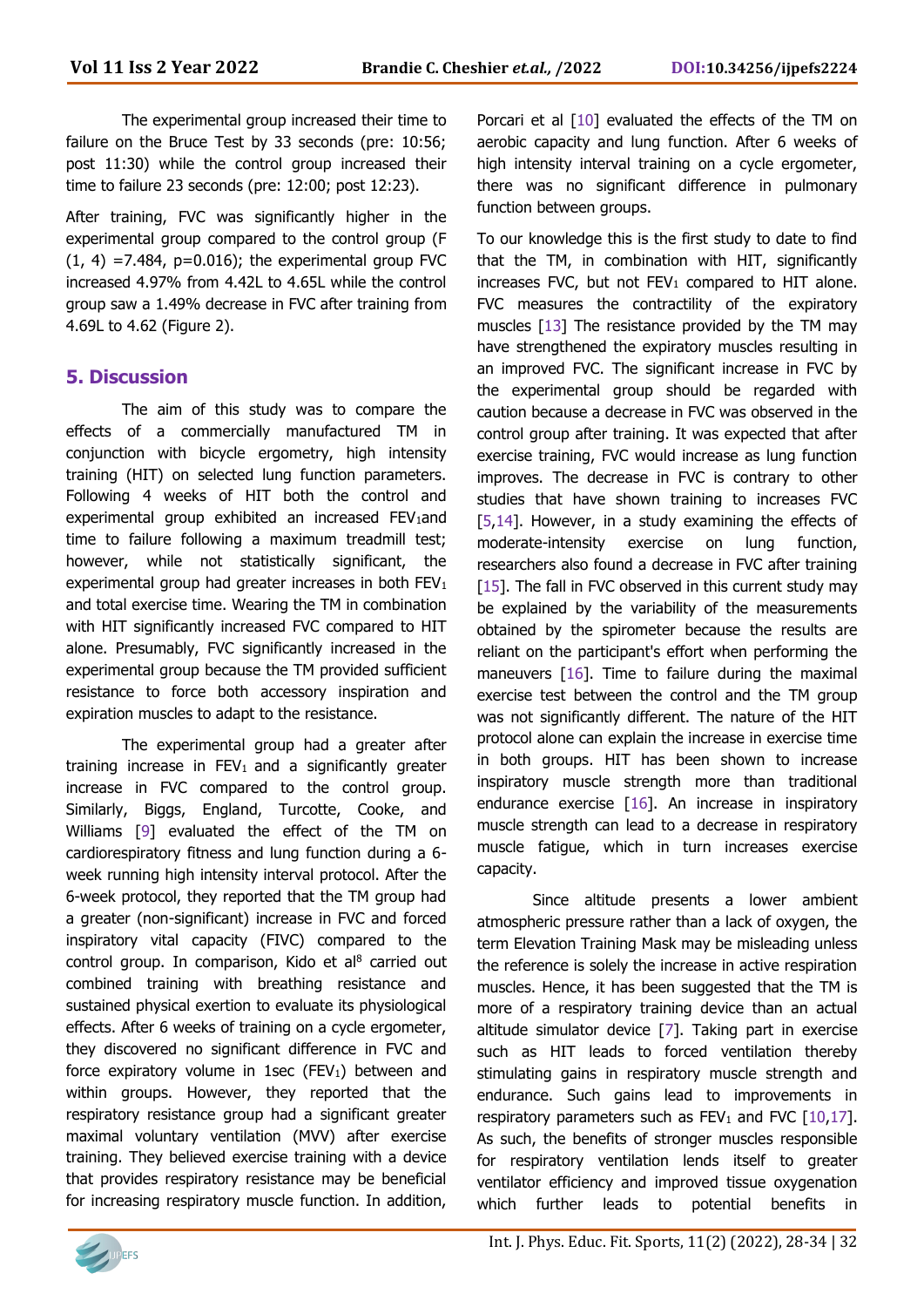performance. The TM in combination with HIT may create sufficient resistance to strengthen the muscles responsible for respiratory ventilation and improve respiratory efficiency to allow more oxygen to be delivered to the working muscles.

# **6. Conclusion**

The results of the current study suggest that the TM, in conjunction with HIT, appears to strengthen the muscles involved in respiratory ventilation to enhance respiratory efficiency. However, the TM in conjunction with HIT appears to not improve respiratory parameters such as  $FEV<sub>1</sub>$  and  $FVC$  greater than HIT alone. The TM can vary resistance from what the manufacturers claim to be 914.4m to 4,876.8m in altitude. In the current study, the experimental group's resistance was limited to 2,743.2m which may not have been sufficient to induce further changes in lung function. Acknowledged limitations of the current study were the small sample size and perhaps the duration of the training protocol (4 wks). Further research should seek a larger sample and sustain training for more than four weeks. Additionally, research should consider a wider range of elevations to determine the optimal TM setting for respiratory muscle training.

# **References**

- [1] D.R. Bassett, E.T. Howley, Limiting factors for maximum oxygen uptake and determinants of endurance performance, Medicine & Science in Sports & Exercise, 32(1) (2000) 70-84. [\[DOI\]](https://doi.org/10.1097/00005768-200001000-00012) [\[PuvMed\]](https://pubmed.ncbi.nlm.nih.gov/10647532/)
- [2] N. Smith-Blair, Mechanisms of diaphragm fatigue, AACN Clincal Issues,) 13(2) (2002) 307-19. [\[DOI\]](https://doi.org/10.1097/00044067-200205000-00014) [\[PubMed\]](https://pubmed.ncbi.nlm.nih.gov/12011601/)
- [3] J.F. Welch, B. Archiza, J.A. Guenette, C.R. West, W. Sheel, Effect of diaphragm fatigue on subsequent exercise tolerance in healthy men and women, Journal of Applied Physiology, 125(6) (2018) 1987-1996. [\[DOI\]](https://doi.org/10.1152/japplphysiol.00630.2018) [\[PubMed\]](https://pubmed.ncbi.nlm.nih.gov/30307818/)
- [4] U. Boutellier, R. Buchel, A. Kundert, C. Spengler, The respiratory system as an exercise limiting factor in normal trained subjects, European journal of applied physiology and occupational physiology, 65(4) (1992) 347-353. [\[DOI\]](https://doi.org/10.1007/bf00868139) [\[PubMed\]](https://pubmed.ncbi.nlm.nih.gov/1425635/)
- [5] A.E. Downey, L.M. Chenoweth, D.K. Townsend, J.D. Ranum, C.S. Ferguson, C.A. Harms, Effects of inspiratory muscle training on

exercise response in normoxia and hypoxia, Respiratory Physiology & Neurobiology, 156(2) (2007) 137-146. [\[DOI\]](https://doi.org/10.1016/j.resp.2006.08.006) [\[PubMed\]](https://pubmed.ncbi.nlm.nih.gov/16996322/)

- [6] S.J. Enright, V.B. Unnithan, C. Heward, L. Withnall, D.H. Davies, Effect of high-intensity inspiratory muscle training on lung volumes, diaphragm thickness, and exercise capacity in subjects who are healthy, Physical Therapy, 86(3) (2006) 345-354. [\[DOI\]](https://doi.org/10.1093/ptj/86.3.345) [\[PubMed\]](https://pubmed.ncbi.nlm.nih.gov/16506871/)
- [7] A. Aliverti, The respiratory muscles during exercise, Breathe, 12(2) (2016) 165-168. [\[DOI\]](https://doi.org/10.1183/20734735.008116) [\[PubMed\]](https://pubmed.ncbi.nlm.nih.gov/27408635/)
- [8] J.Y. Chaung, H.Y. Chang, Y.Y. Fang, S.E. Guo, The effects of threshold inspiratory muscle training in patients with chronic obstructive pulmonary disease: A randomized experimental study, Journal of Clinical Nursing, 26(23-24) (2017) 4830-4838. [\[DOI\]](https://doi.org/10.1111/jocn.13841) [\[PubMed\]](https://pubmed.ncbi.nlm.nih.gov/28382660/)
- [9] L.A. Griffiths, A.K. McConnell, The influence of inspiratory and expiratory muscle training upon rowing performance, European Journal of Applied Physiology, 99(5) (2007) 457-466. [\[DOI\]](https://doi.org/10.1007/s00421-006-0367-6) [\[PubMed\]](https://pubmed.ncbi.nlm.nih.gov/17186299/)
- [10] J.P. Porcari, L. Probst, K. Forrester, S. Doberstein, C. Foster, M.L. Cress, K. Schmidt, Effects of wearing the elevation training mask on aerobic capacity, lung function, and hematological variables, Journal of Sports Science and Medicine, 15(2) (2016) 379-386. [\[PubMed\]](https://pubmed.ncbi.nlm.nih.gov/27274679/)
- [11] S. Kido, Y. Nakajima, T. Miyasaka, Y. Maeda, T. Tanaka, W. Yu, H. Maruoka, K. Takayanagi, Effects of combined training with breathing resistance and sustained physical exertion to improve endurance capacity and respiratory muscle function in healthy young adults, Journal of physical therapy science, 25(5) (2013) 605-610. [\[DOI\]](https://doi.org/10.1589/jpts.25.605) [\[PubMed\]](https://pubmed.ncbi.nlm.nih.gov/24259812/)
- [12] N.C. Biggs, B.S. England, N.J. Turcotte, M.R. Cook, A.L. Williams, Effects of simulated altitude on maximal oxygen uptake and inspiratory fitness, International Journal of Exercise Science, 10(1) (2017)127-13. [\[PubMed\]](https://pubmed.ncbi.nlm.nih.gov/28479953/)
- [13] O.F. Helal, M.A. Alshehri, M.S. Alayat, H. Alhasan, A. Tobaigy, The effectiveness of short-term high-intensity exercise on ventilatory function in adults with a high risk of chronic obstructive pulmonary disease, Journal